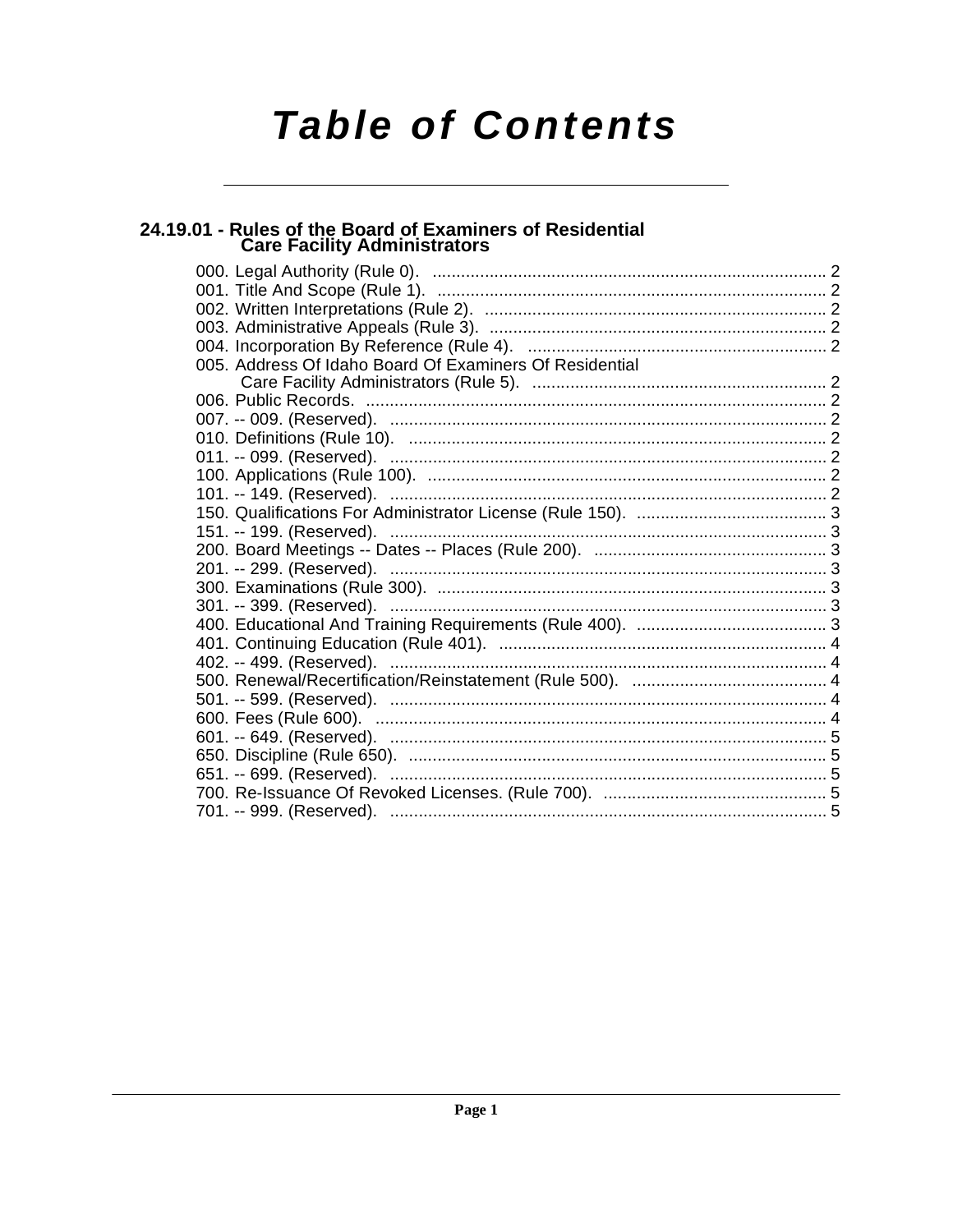#### **IDAPA 24 TITLE 19 CHAPTER 01**

# **24.19.01 - RULES OF THE BOARD OF EXAMINERS OF RESIDENTIAL CARE FACILITY ADMINISTRATORS**

#### <span id="page-1-1"></span><span id="page-1-0"></span>**000. LEGAL AUTHORITY (RULE 0).**

These rules are hereby prescribed and established pursuant to the authority vested in the Board of Examiners of Residential Care Facility Administrators by the provisions of Section 54-4205, Idaho Code. (7-1-93)

#### <span id="page-1-2"></span>**001. TITLE AND SCOPE (RULE 1).**

These rules shall be cited as IDAPA 24.19.01, "Rules of the Board of Examiners of Residential Care Facility Administrators". (7-1-93) Administrators".

#### <span id="page-1-3"></span>**002. WRITTEN INTERPRETATIONS (RULE 2).**

The board may have written statements that pertain to the interpretation of the rules of this chapter. Such interpretations, if any, are available for public inspection and copying at cost in the main office of the Bureau of Occupational Licenses. (3-15-02)

# <span id="page-1-4"></span>**003. ADMINISTRATIVE APPEALS (RULE 3).**

Administrative appeals shall be governed by the Administrative Procedure Act, Title 67, Chapter 52, Idaho Code.

(3-15-02)

#### <span id="page-1-5"></span>**004. INCORPORATION BY REFERENCE (RULE 4).**

The document titled "ACHCA Code of Ethics", published by the American College of Health Care Administrators (ACHCA) as referenced in Section 650, is herein incorporated by reference and is available from the Board's office and on the Board web site. (3-20-04)

#### <span id="page-1-6"></span>**005. ADDRESS OF IDAHO BOARD OF EXAMINERS OF RESIDENTIAL CARE FACILITY ADMINISTRATORS (RULE 5).**

[The office of the Board of Examiners of Residential Care Facility Administrators is located within the Bureau of](mailto:rca@ibol.idaho.gov) Occupational Licenses, Owyhee Plaza, 1109 Main Street, Suite 220, Boise, Idaho 83702-5642. The phone number of the Board is (208) 334-3233. The Board's FAX number is (208) 334-3945. The Board's e-mail address is [rca@ibol.idaho.gov. The Board's official web site is at](mailto:rca@ibol.idaho.gov) [https://www.ibol.idaho.gov/rca.htm. \(3-30-06\)](https://www.ibol.idaho.gov/rca.htm)

#### <span id="page-1-7"></span>**006. PUBLIC RECORDS.**

The records associated with the Board of Examiners of Residential Care Facility Administrators are subject to the provisions of the Idaho Public Records Act, Title 9, Chapter 3, Idaho Code. (3-15-02) provisions of the Idaho Public Records Act, Title 9, Chapter 3, Idaho Code.

# <span id="page-1-8"></span>**007. -- 009. (RESERVED).**

#### <span id="page-1-14"></span><span id="page-1-9"></span>**010. DEFINITIONS (RULE 10).**

**01. Board**. The Board of Examiners of Residential Care Facility Administrators as prescribed in Section 54-4202, Idaho Code. (7-1-93)

**02. Bureau**. The Bureau of Occupational Licenses as prescribed in Sections 54-4204 and 67-2602, Idaho Code. (3-15-02)

# <span id="page-1-10"></span>**011. -- 099. (RESERVED).**

#### <span id="page-1-13"></span><span id="page-1-11"></span>**100. APPLICATIONS (RULE 100).**

Applications will be on forms approved by the Board. No application will be considered for any action unless accompanied by the appropriate fees and until the required supporting documentation is received by the Bureau.

(3-15-02)

# <span id="page-1-12"></span>**101. -- 149. (RESERVED).**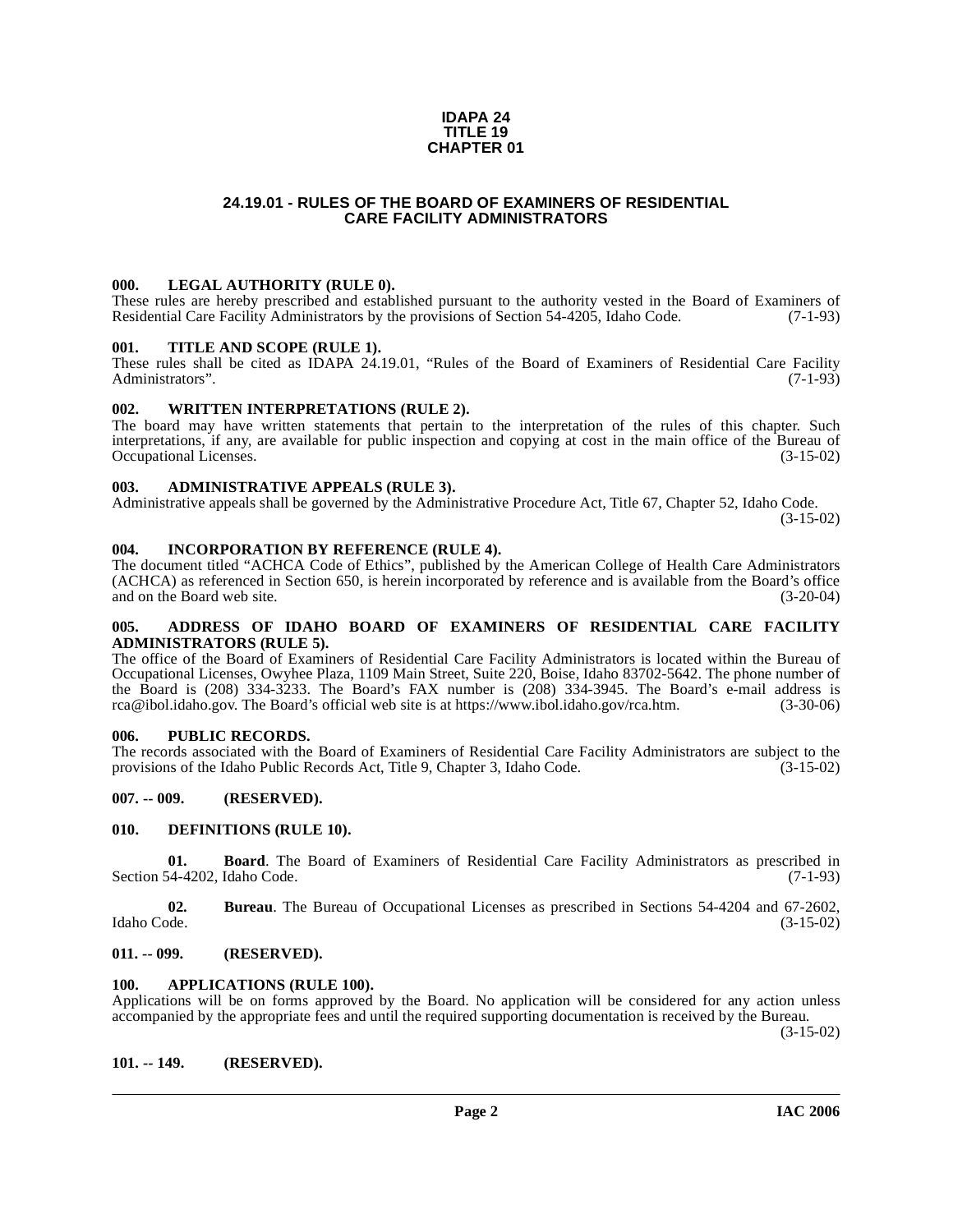# <span id="page-2-17"></span><span id="page-2-0"></span>**150. QUALIFICATIONS FOR ADMINISTRATOR LICENSE (RULE 150).**

Each applicant for an administrator's license and each licensed administrator, as requested by the Board, shall submit proof, along with their application, that said individual meets the following qualifications for the issuance of a license or permit, or the retention or renewal of a license: (4-6-05)

**01. Good Moral Character**. The applicant shall cause to be submitted a criminal background check by an entity approved by the board establishing that the applicant has not been convicted, pled guilty or nolo contendere or received a withheld judgment for a felony or any crime involving dishonesty or the health or safety of a person. (3-30-06)

# <span id="page-2-1"></span>**151. -- 199. (RESERVED).**

#### <span id="page-2-11"></span><span id="page-2-2"></span>**200. BOARD MEETINGS -- DATES -- PLACES (RULE 200).**

<span id="page-2-10"></span>**01. Board Meeting Dates**. The board shall meet at least semi-annually at such time and place as shall be determined by the Board.

<span id="page-2-12"></span>**02. Dates and Places May be Changed**. Dates and places of board meetings may be changed by the action of the majority of the board and advance public notice given.  $(7-1-93)$ 

# <span id="page-2-3"></span>**201. -- 299. (RESERVED).**

#### <span id="page-2-14"></span><span id="page-2-4"></span>**300. EXAMINATIONS (RULE 300).**

**01. Examination**. The examination shall be the Residential Care Facility Administrators examination developed and administered by the National Association of Boards of Examiners of Long Term Care Administrators (NAB). Examination shall be administered at least semi-annualy at such times and places as determined by NAB.

(3-15-02)

<span id="page-2-7"></span>**02. Application and Deadline Date for Filing**. An applicant for examination shall be required to register with NAB and pay any required examination fees directly to NAB. (5-3-03)

<span id="page-2-15"></span>**03. Individuals Who Have Special Needs**. Individuals who have special needs as defined by the American Disabilities Act must specify those needs or required services directly to NAB to receive consideration for reasonable accomodation. (5-3-03) reasonable accomodation.

<span id="page-2-16"></span>**04.** Passing Score on Exam. An examination is passed by obtaining a passing score as determined by NAB. The application file of applicants who fail to pass the examination within two (2) years from the date of the first examination will be terminated and the applicant will be required to begin the process as a new applicant except that no further temporary permits will be granted. (5-3-03)

<span id="page-2-5"></span>**301. -- 399. (RESERVED).**

# <span id="page-2-6"></span>**400. EDUCATIONAL AND TRAINING REQUIREMENTS (RULE 400).**

#### <span id="page-2-13"></span><span id="page-2-9"></span>**01. Approved Course**. (5-3-03)

**a.** The Certification Program for Residential Care Facility Administrators course, administered by the Idaho Assisted Living Association (IDALA) or the Assisted Living Federation of America (ALFA), is the approved course of study to qualify for licensure. course of study to qualify for licensure.

**b.** Any Certification Program for Residential Care Facility Administrators provided by a state or national Residential Care Facility Administrator organization or a nationally or regionally accredited college or<br>university shall be an approved course of study to qualify for licensure. (5-3-03) university shall be an approved course of study to qualify for licensure.

<span id="page-2-8"></span>**02. Approval of Other Courses**. Applicants may, in lieu of completion of the Certification Program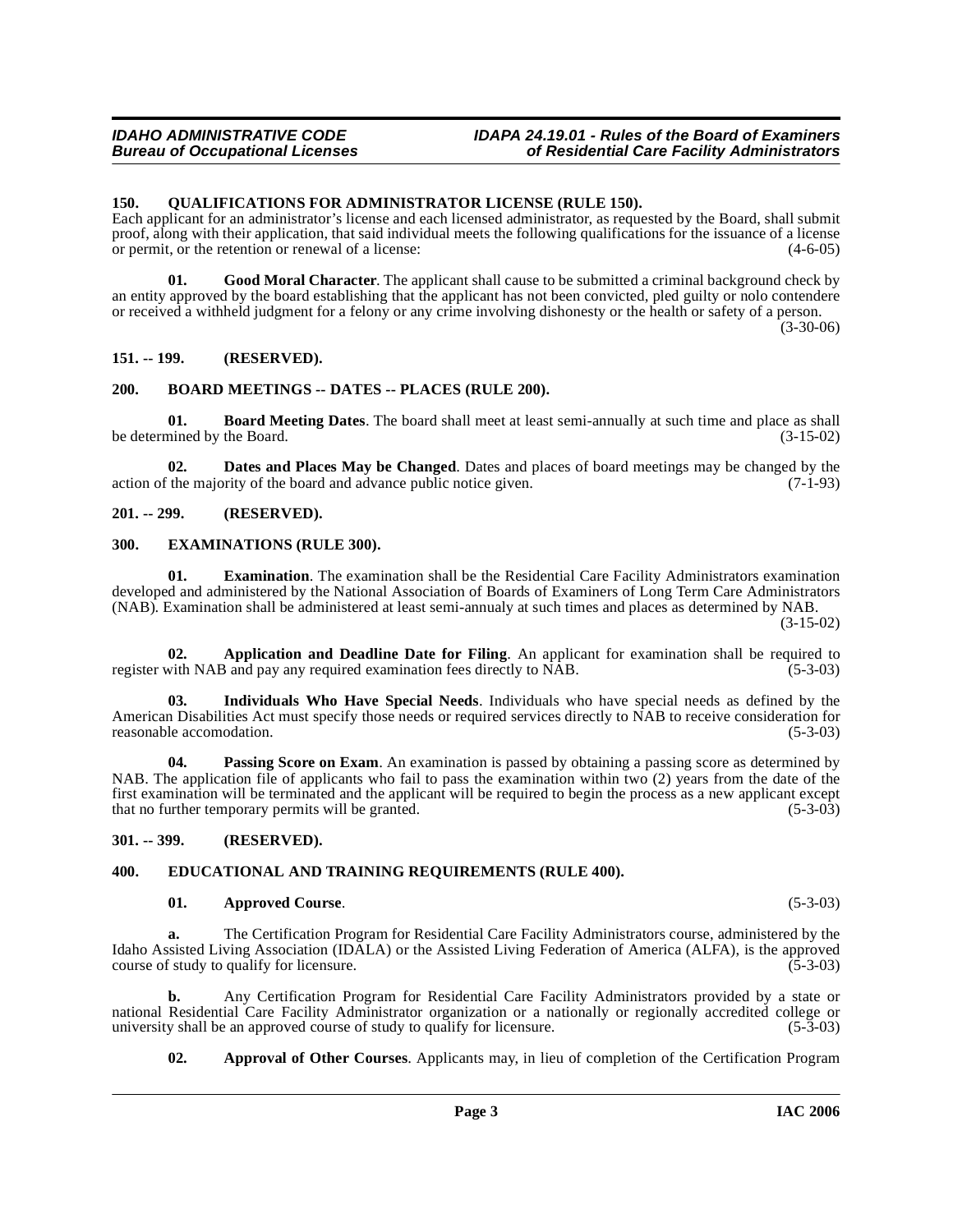for Residential Care Facility Administrators, submit official documentation of successful completion of relevant courses These courses must be approved by the Board before equivalency will be given. (3-30-06) courses These courses must be approved by the Board before equivalency will be given.

# <span id="page-3-7"></span><span id="page-3-0"></span>**401. CONTINUING EDUCATION (RULE 401).**

**01. Minimum Hours Required**. Applicants for annual renewal shall be required to complete a minimum of twelve (12) hours of continuing education courses within the preceding twelve (12) month period. Basic First Aid, Cardio-Pulmonary Resuscitation, medication assistance, or fire safety courses shall not be considered for continuing education credit. (3-30-06)

**02. Course Approval**. Courses of study relevant to residential care facility administration and sponsored or provided by the following entities or organizations shall be approved for continuing education credits: (3-30-06)

| а. | Accredited colleges or universities.         | $(3-30-06)$ |
|----|----------------------------------------------|-------------|
| b. | Federal, state or local government entities. | $(3-30-06)$ |
| e. | National or state associations.              | $(3-30-06)$ |

**d.** Otherwise approved by the Board based upon documentation submitted by the licensee or course provider reviewing the nature and subject of the course and its relevancy to residential care administration, name of instructor(s) and their qualifications, date, time and location of the course and procedures for verification of attendance. (3-30-06)

**03. Credit**. Continuing education credit will only be given for actual time in attendance or for the time spent participating in the educational activity. One (1) hour of continuing education is equal to sixty (60) minutes. Courses taken by correspondence or by computer on-line may be approved for continuing education if the courses require an exam or other proof of successful completion. Each licensee shall maintain proof of attendance or successful completion documentation of all continuing education courses for a period of three (3) years. (3-30-06)

# <span id="page-3-1"></span>**402. -- 499. (RESERVED).**

# <span id="page-3-12"></span><span id="page-3-2"></span>**500. RENEWAL/RECERTIFICATION/REINSTATEMENT (RULE 500).**

Licenses shall expire and be renewed annually in accordance with Section 67-2614, Idaho Code. The Board shall refuse to renew a residential care administrators license unless the required fee is accompanied by an affidavit signed<br>by the applicant setting forth the applicant's completion of continuing education requirements. (4-2-0 by the applicant setting forth the applicant's completion of continuing education requirements.

<span id="page-3-13"></span>**01. Requirements for Reinstatement**. Applicants seeking reinstatement of a license canceled for failure to renew within five (5) years of the cancellation period, must pay a twenty-five dollar (\$25) reinstatement fee plus the back year or years fees and shall provide verification of twelve (12) hours of continuing education. (7-1-98)

<span id="page-3-6"></span>**02. Beyond a Five Year Lapse**. Beyond a five (5) year lapse, the applicant will be treated as a new t and application shall be made on the same forms as an application for an original license. (7-1-93) applicant and application shall be made on the same forms as an application for an original license.

# <span id="page-3-3"></span>**501. -- 599. (RESERVED).**

# <span id="page-3-4"></span>**600. FEES (RULE 600).**

<span id="page-3-9"></span><span id="page-3-8"></span><span id="page-3-5"></span>

| 01.  | <b>License Application Fee.</b> License application -- fifty dollars (\$50).  | $(4-2-03)$  |
|------|-------------------------------------------------------------------------------|-------------|
| -02. | <b>Annual Renewal Fee.</b> Annual renewal fee -- one hundred dollars (\$100). | $(3-30-06)$ |
| 03.  | <b>Provisional/Temporary.</b> Provisional/temporary -- forty dollars (\$40).  | $(7-1-93)$  |

<span id="page-3-11"></span><span id="page-3-10"></span>**04.** Reinstatement Fee. Reinstatement -- twenty-five dollars (\$25). (7-1-93)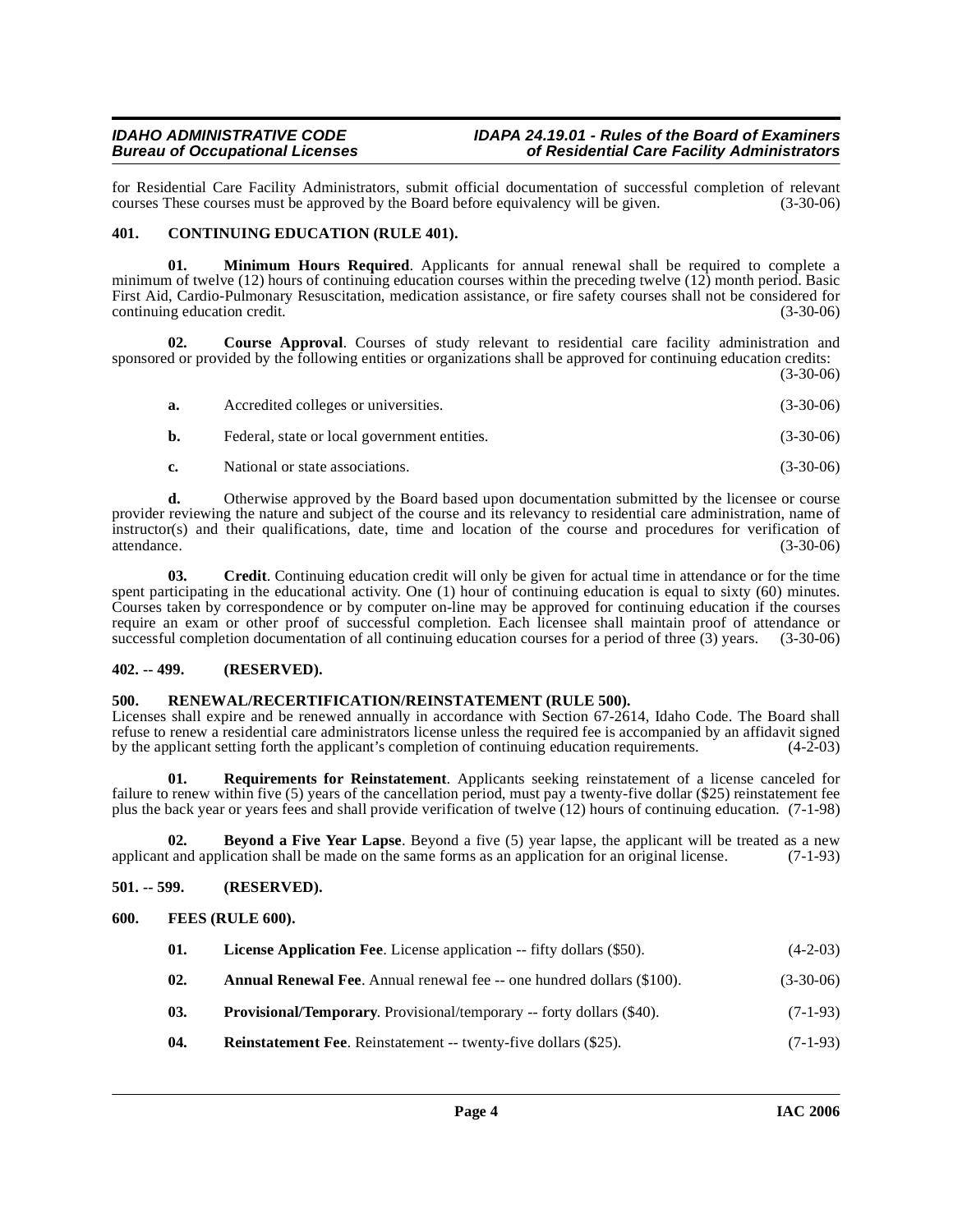<span id="page-4-10"></span><span id="page-4-8"></span><span id="page-4-5"></span>**05.** Reissuance of Lost License Fee. Reissuance of lost license -- ten dollars (\$10). (7-1-93)

# <span id="page-4-0"></span>**601. -- 649. (RESERVED).**

# <span id="page-4-1"></span>**650. DISCIPLINE (RULE 650).**

**01.** Civil Fine. The Board may impose a civil fine not to exceed one thousand dollars (\$1,000) upon a residential care facility administrator for each violation of Section 54-4213(1). Idaho Code. (3-18-99) licensed residential care facility administrator for each violation of Section 54-4213(1), Idaho Code.

<span id="page-4-7"></span>**02. Costs and Fees**. The Board may order a licensed residential care facility administrator to pay the costs and fees incurred by the Board in the investigation or prosecution of the licensee for violation of Section 54- 4213(1), Idaho Code.

<span id="page-4-6"></span>**03. Code of Ethics**. The Board has adopted (ACHCA) Code of Ethics. Violations of the code of ethics shall be considered grounds for disciplinary action. (3-20-04)

# <span id="page-4-2"></span>**651. -- 699. (RESERVED).**

# <span id="page-4-9"></span><span id="page-4-3"></span>**700. RE-ISSUANCE OF REVOKED LICENSES. (RULE 700).**

The Board may in its discretion entertain the re-issuance of a license to any person whose license has been revoked. Application for the re-issuance of a license or registration that has been revoked shall be made on the same form as an application for an original license. Any such applicant will be required to submit to a review by the Board and may be required to sit for a special examination at the Board's discretion. (7-1-93) required to sit for a special examination at the Board's discretion.

# <span id="page-4-4"></span>**701. -- 999. (RESERVED).**